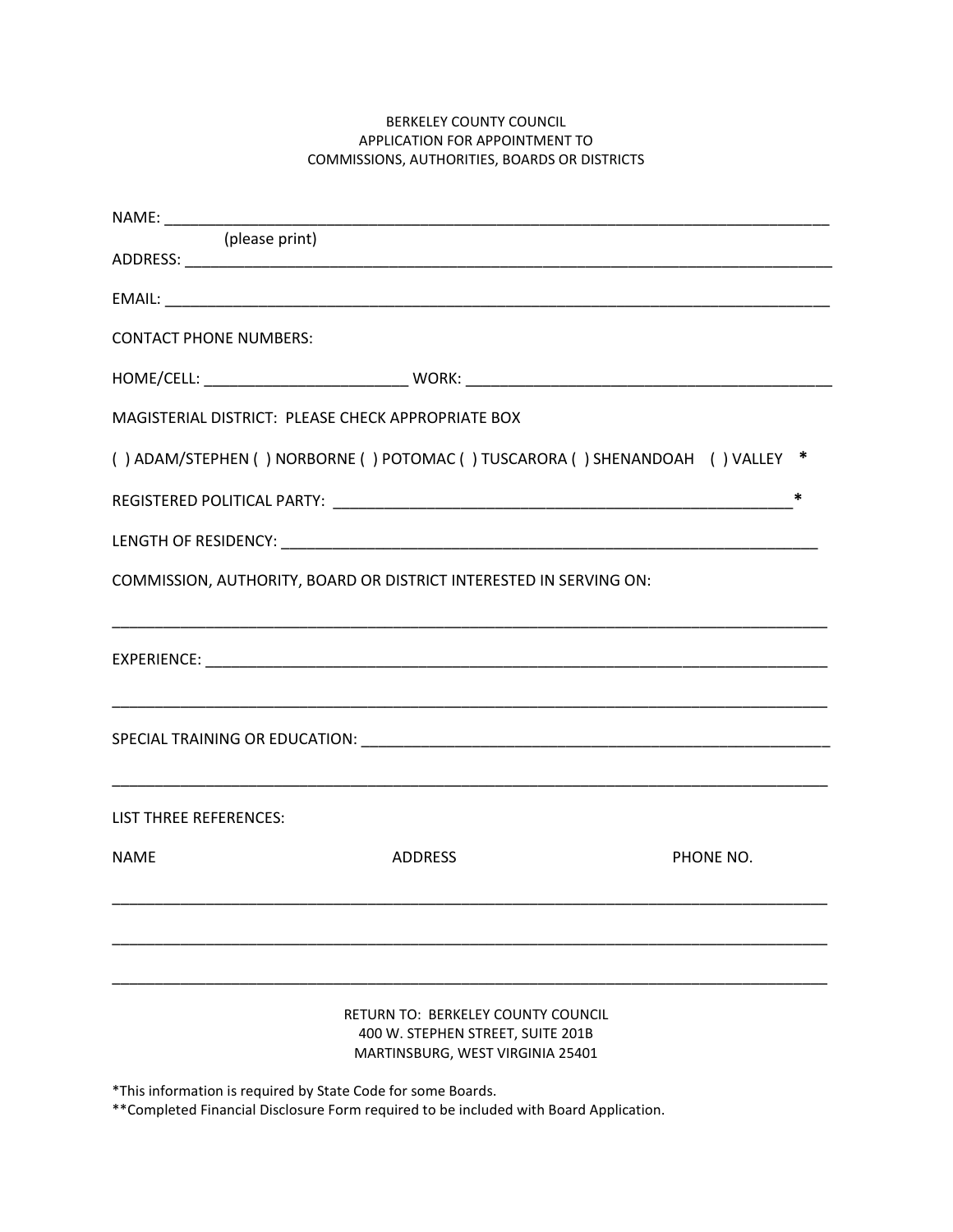## **BERKELEY COUNTY COUNCIL**

## **ANNUAL FINANCIAL DISCLOSURE STATEMENT**

**Due at the time of application for appointment to a Board, Commission and/or Authority and annually thereafter. The information provided on this form should cover the twelve (12) month period prior to the month of application or your appointment.**

| <b>Your Name and Address:</b> |  |  |  |  |  |
|-------------------------------|--|--|--|--|--|
|                               |  |  |  |  |  |
|                               |  |  |  |  |  |
|                               |  |  |  |  |  |
|                               |  |  |  |  |  |
|                               |  |  |  |  |  |
|                               |  |  |  |  |  |

**Business Names**: List all names, if any, under which you do business. For example, Tom Smith Construction, Acme Video Rentals, etc. If no business, please mark "N/A".

\_\_\_\_\_\_\_\_\_\_\_\_\_\_\_\_\_\_\_\_\_\_\_\_\_\_\_\_\_\_\_\_\_\_\_\_\_\_\_\_\_\_\_\_\_\_\_\_\_\_\_\_\_\_\_\_\_\_\_\_\_\_\_\_\_\_\_\_\_\_\_\_\_\_\_\_\_\_\_\_\_\_\_\_\_\_\_\_\_\_\_\_\_\_\_\_\_\_\_\_\_\_\_\_\_\_\_\_\_\_\_\_\_ \_\_\_\_\_\_\_\_\_\_\_\_\_\_\_\_\_\_\_\_\_\_\_\_\_\_\_\_\_\_\_\_\_\_\_\_\_\_\_\_\_\_\_\_\_\_\_\_\_\_\_\_\_\_\_\_\_\_\_\_\_\_\_\_\_\_\_\_\_\_\_\_\_\_\_\_\_\_\_\_\_\_

**Your Employment: For purposes of this report, an employer is anyone that you worked for during the past twelve (12) months who provides you with a W-2 form. List the name and address of each of your employers, including City, County or State government. If none, please mark "N/A". If you are self-employed, please indicate so and provide additional information under "Business Interests" and "Sources of Income".**

Appointed Positions on Boards, Commissions, Authorities or Agencies: List all Boards, Commissions, Authorities and/or Agencies which you now serve on by appointment of City, County, or State authority.

\_\_\_\_\_\_\_\_\_\_\_\_\_\_\_\_\_\_\_\_\_\_\_\_\_\_\_\_\_\_\_\_\_\_\_\_\_\_\_\_\_\_\_\_\_\_\_\_\_\_\_\_\_\_\_\_\_\_\_\_\_\_\_\_\_\_\_\_\_\_\_\_\_\_\_\_\_\_\_\_\_\_\_\_\_\_\_\_\_\_\_\_\_\_\_\_\_\_\_\_\_\_\_\_\_\_\_\_\_\_\_\_

\_\_\_\_\_\_\_\_\_\_\_\_\_\_\_\_\_\_\_\_\_\_\_\_\_\_\_\_\_\_\_\_\_\_\_\_\_\_\_\_\_\_\_\_\_\_\_\_\_\_\_\_\_\_\_\_\_\_\_\_\_\_\_\_\_\_\_\_\_\_\_\_\_\_\_

\_\_\_\_\_\_\_\_\_\_\_\_\_\_\_\_\_\_\_\_\_\_\_\_\_\_\_\_\_\_\_\_\_\_\_\_\_\_\_\_\_\_\_\_\_\_\_\_\_\_\_\_\_\_\_\_\_\_\_\_\_\_\_\_\_\_\_\_\_\_\_\_\_\_\_\_\_\_\_\_\_\_\_\_\_\_\_\_\_\_\_\_\_\_\_\_\_\_\_\_\_\_\_\_\_\_\_\_\_\_\_ \_\_\_\_\_\_\_\_\_\_\_\_\_\_\_\_\_\_\_\_\_\_\_\_\_\_\_\_\_\_\_\_\_\_\_\_\_\_\_\_\_\_\_\_\_\_\_\_\_\_\_\_\_\_\_\_\_\_\_\_\_\_\_\_\_\_\_\_\_\_\_\_\_\_

| Officeholder/Candidate Information: (complete below as appropriate)                                                                                                                                                  |  |  |  |  |  |  |  |
|----------------------------------------------------------------------------------------------------------------------------------------------------------------------------------------------------------------------|--|--|--|--|--|--|--|
| Do you currently hold a City, County, Circuit or State elected office? Yes No lf yes, title of Office:<br>Have you filed candidacy papers for public office in the next election? Yes No N/A<br>If yes, what office? |  |  |  |  |  |  |  |
| Date you filed your candidacy papers?                                                                                                                                                                                |  |  |  |  |  |  |  |